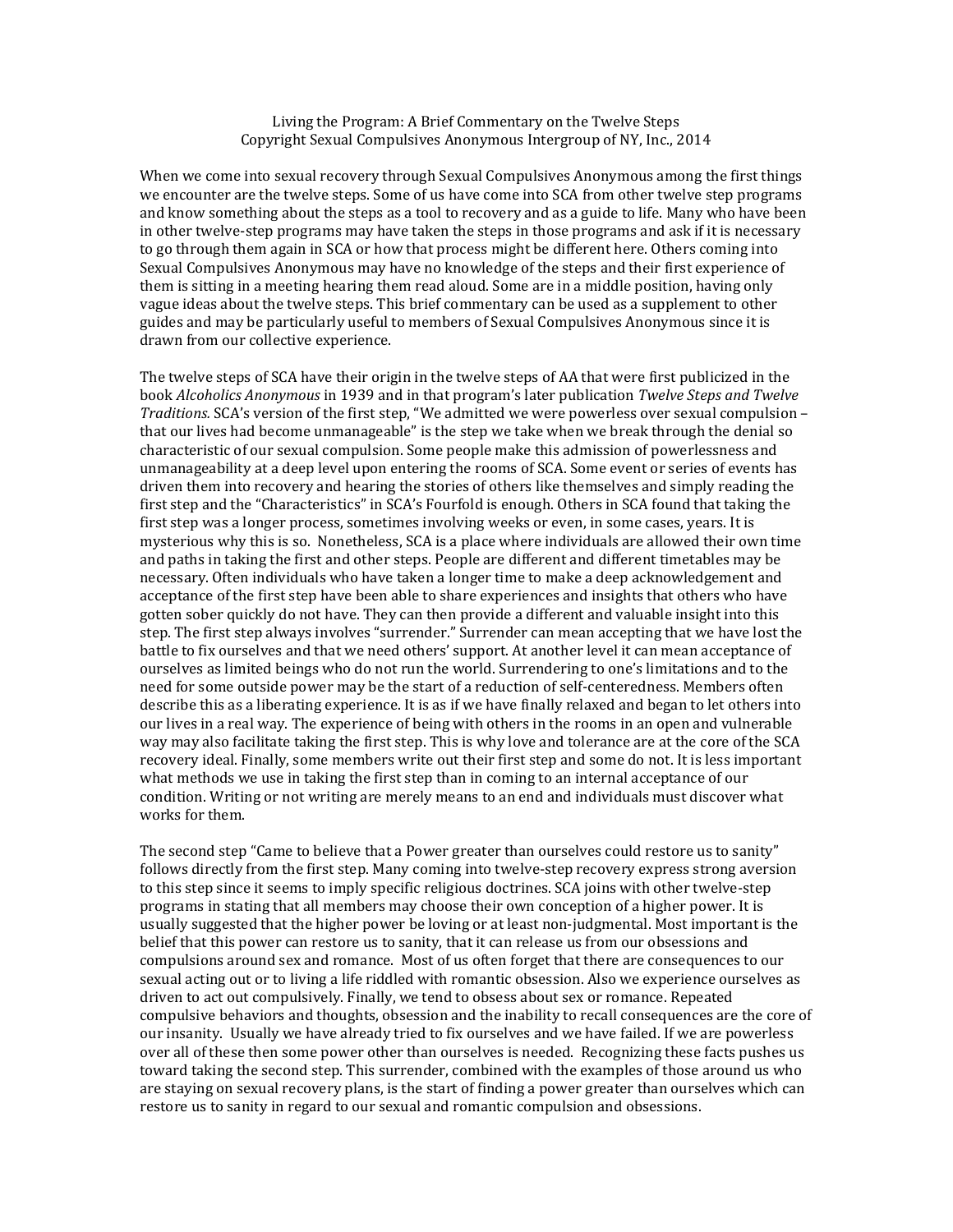"Made a decision to turn our will and our lives over to the care of God *as we understand God*." The third step can be a difficult step. Some of us have lived lives as active sexual compulsives in which we have not really made any decisions. We have somehow turned our lives and our wills over to our compulsions to sexual thoughts and acting out or to other people as romantic obsessions. These people, thoughts, and actions have ruled our lives but oddly we have not really decided to go down those paths. We have felt driven against our wills or have acted almost as if in a dream state. This does not excuse us. In fact our failing is that we have not chosen. Some of us, on the other hand, experience ourselves as willful, as actively seeking to perform actions or to go down paths that we know at some level will harm us and other people. For the first type of sexual compulsive this step represents the opportunity to concentrate and focus and to make, perhaps for the first time, a real decision. This will be a decision that will have consequences for us. In the second case, the case of those who have willfully chosen to harm themselves and others, the decision is to make a radical turning away from that way of life and the person we have become. In both cases without such a decision it may be impossible to work the remaining steps. We made *a decision*. The subsequent focusing and turning of our will and lives can now be a daily action on our part. Now we can no longer float about the world, refusing to accept that we have a role in our actions or that our actions have consequences. Even less can we willfully choose to do harm. It is probably best to think of this step as turning toward doing good for ourselves and for other people.

This step also pushes us toward further spiritual growth and toward living in the world without anxiety and fear. In an inexplicable way being directed toward doing good for others and living in honest relationships with them reduces fear in our own lives. Meetings play a role here, since it is in meetings, while witnessing the vulnerability and honesty of others, that we develop empathy. We often find ourselves surprised that we are now concerned for the welfare of others in the rooms. Finding ourselves surprised at our newfound empathy is a sign that this is the work of a power greater than ourselves. It is also something over which we do not have full control. We do not force a higher power to work in us. We can act as if we are concerned for others, we can pray for a willingness to put others first, but ultimately we need other people in our lives in order to experience a concern for them. We need them both as models and as the focus of our concern. Finally, the capacity to feel compassion, non-sexual and non-romantic love, is essential for full spiritual recovery from the self-centered disease of sexual compulsion. A word may be required about caretaking. Many of us have come from family and other backgrounds in which taking care of others, to the neglect of our own needs, was instilled in us. We used caretaking as a means of ignoring our own feelings and as a way of controlling others in order to keep them near us. This could be part of sexual manipulation or romantic obsession or it could be how we functioned in general. It could also allow us to accept abuse from others or to be abusive ourselves. This is not the case for all sexual compulsives but it is the case for many. Therefore, some of us have to balance caring for others with a need to care for ourselves. We will not really know if we have these characteristics until we undertake a thorough fourth, fifth and sixth step. These concerns, and others, lead us into the next steps. The other steps become, in part, a way of completing the second and third steps.

The fourth and fifth steps are: "Made a searching and fearless moral inventory of ourselves" and "Admitted to God, to ourselves, and to another human being the exact nature of our wrongs." Some members have taken these steps in other twelve-step programs and have achieved a degree of recovery in SCA without taking them again. But many who have decided to take them again in SCA have found them helpful. Historically there has been much variety in the methods used to write out the fourth step in Sexual Compulsives Anonymous. SCA uses literature from other twelve-step programs as well as other appropriate literature. Sometimes in using other twelve-step program literature on the fourth and fifth steps we have modified those guides in recognition that sexual compulsion is not identical to other addictions and dysfunctions. When taking a fourth step members of SCA have also used commercially produced guides and commentaries on the steps. The wide variety of methods used by members precludes any judgment by SCA as a whole as to which method is best. Likewise, members have taken their fourth and fifth steps with sponsors and in step-writing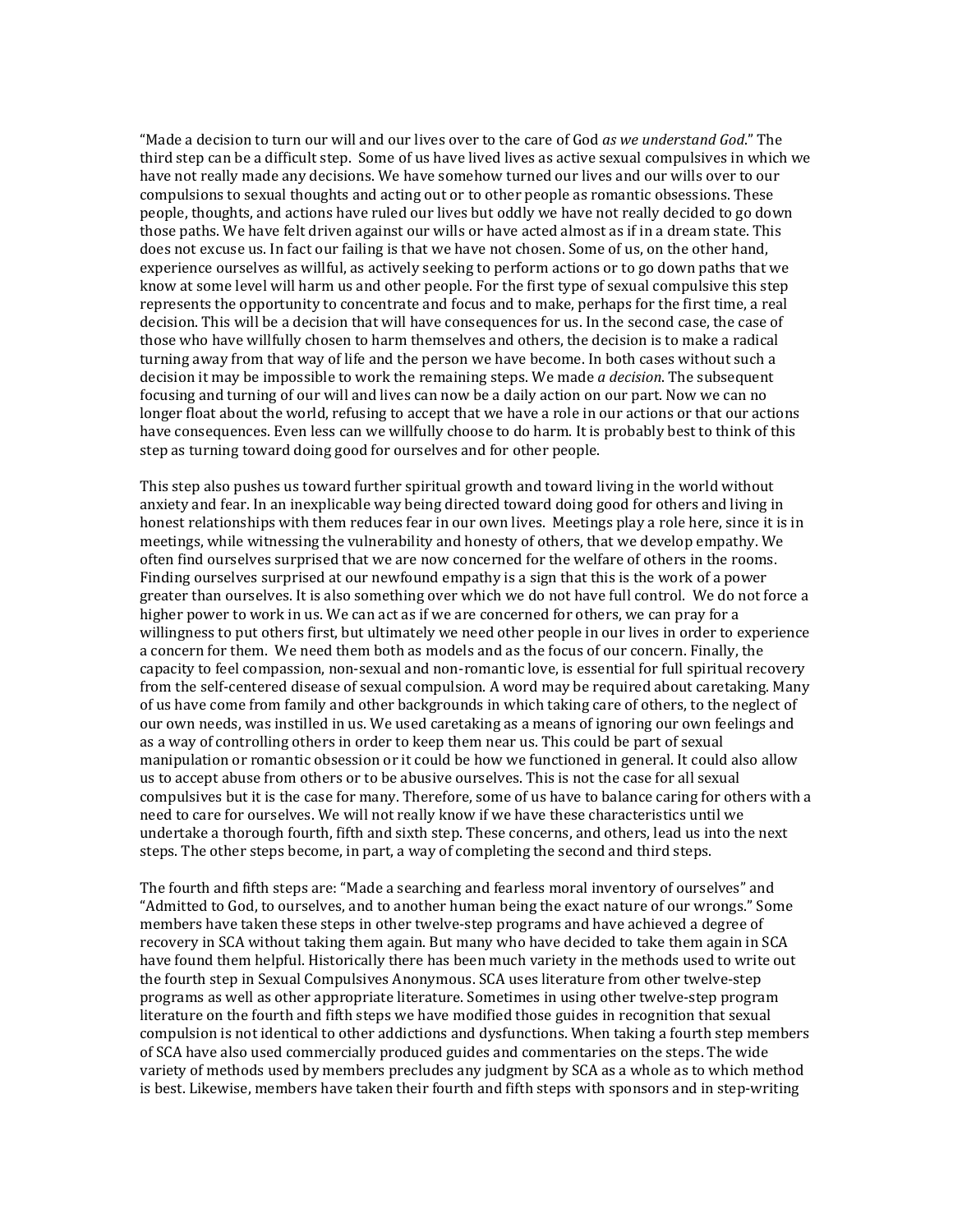groups. Sometimes an understanding member of the clergy or a therapist has been asked to hear a fifth step.

We are told that we are to take a "fearless" and "moral" inventory. Moral has a variety of meanings but it may be a good idea to try to uncover where we have harmed others and ourselves by both active and passive means. "Fearless" is an attitude. Here it means a willingness to hold nothing back at the time. This is a willingness to be honest and to get down on paper those events and thoughts about which we are most ashamed. A frequent outcome of fourth steps in SCA has been the uncovering of shame. Many of us have carried deep-seated shame and feelings of worthlessness. Such shame could be the product of sexual and other abuse or it could be the direct result of our sexual acting out. Finally, many sexual compulsives have experienced sexual abuse in childhood. One important thing to remember is that we re not responsible for our own childhood sexual and other abuse. Furthermore, if we are the survivors of childhood sexual abuse or of sexual assault at anytime in our lives it may be best to seek professional help in dealing with the consequences of such traumas.

In a general way the fifth step means acknowledging and accepting that one is a flawed human being. It is difficult to admit these things to oneself and it may take time to admit them to a higher power. Ultimately this can be freeing and can be a release from the demands of a false perfectionism. We are human beings like others and we now know, at least in part, what our failings have been and can begin to prepare to have them removed. Admitting to another person can also be frightening but almost all who have done it say afterward that a great burden was removed. This can be the beginning of another phase of spiritual growth. It involves humility, acknowledgement and acceptance of one's humanity and an intimate relationship with another person. If another person can accept us in our failings than it helps us to believe that a higher power had been present in our lives even in our sexual compulsion. Often the fourth through sixth steps are places where members become increasingly conscious of their motivations and defects of character. A word to the person hearing a fifth step in SCA. This person is often a sponsor. SCA experience has taught that it is problematic to hear the fifth step if either sponsor or sponsee is sexually or romantically attracted to the other. Also, it may be good for the sponsor to check to see if he or she thinks of themselves as experts on recovery or on the fifth step.

"Were entirely ready to have God remove all these defects of character" and "Humbly asked God to remove our shortcomings" are the sixth and seventh steps. We uncover many of our defects of character in the fourth and fifth steps. But we cannot control, by taking "perfect" fourth and fifth steps, a recovery process which is not entirely in our own hands. A higher power, and life itself, are too large for our control. As some components of our addiction are put down, or as we assume new roles in our lives, new character defects may be revealed to us. But the fourth and fifth steps are good places to begin uncovering our character defects. Some members, upon completing the fifth step, and having identified deep-seated defects in themselves, decide at this point to address these in professional therapy. This too can be one way of "becoming entirely ready". But how else do we become entirely ready? Here some individuals have taken what are called "counter-measures" in regard to their defects. After identifying character defects they intentionally act in the opposite direction. Usually this involves praying, or engaging in some spiritual practice, that would assist us in the action and preparing us to become ready to have the defect removed. Meditation may be particularly useful here. This is all seen as cooperating with a higher power. Service to others may reduce our self-centeredness, getting us outside ourselves as well as changing our behaviors and helping to develop greater empathy and self-acceptance. Some members have reported that character defects are removed only after the defects caused them such great pain that they were finally willing to give them up. Others have reported that some defects have been lifted in due course by a holistic use of the tools and by attendance at meetings. This too is a form of accessing a higher power. Many have reported a reduction in the tendency to act out our defects but not a complete removal. Another goal of these particular steps is to take us further down the spiritual path of being open to relationships with other people and with a higher power. The growth of compassion in us may come from a variety of means and some members seek the insights of specific religious or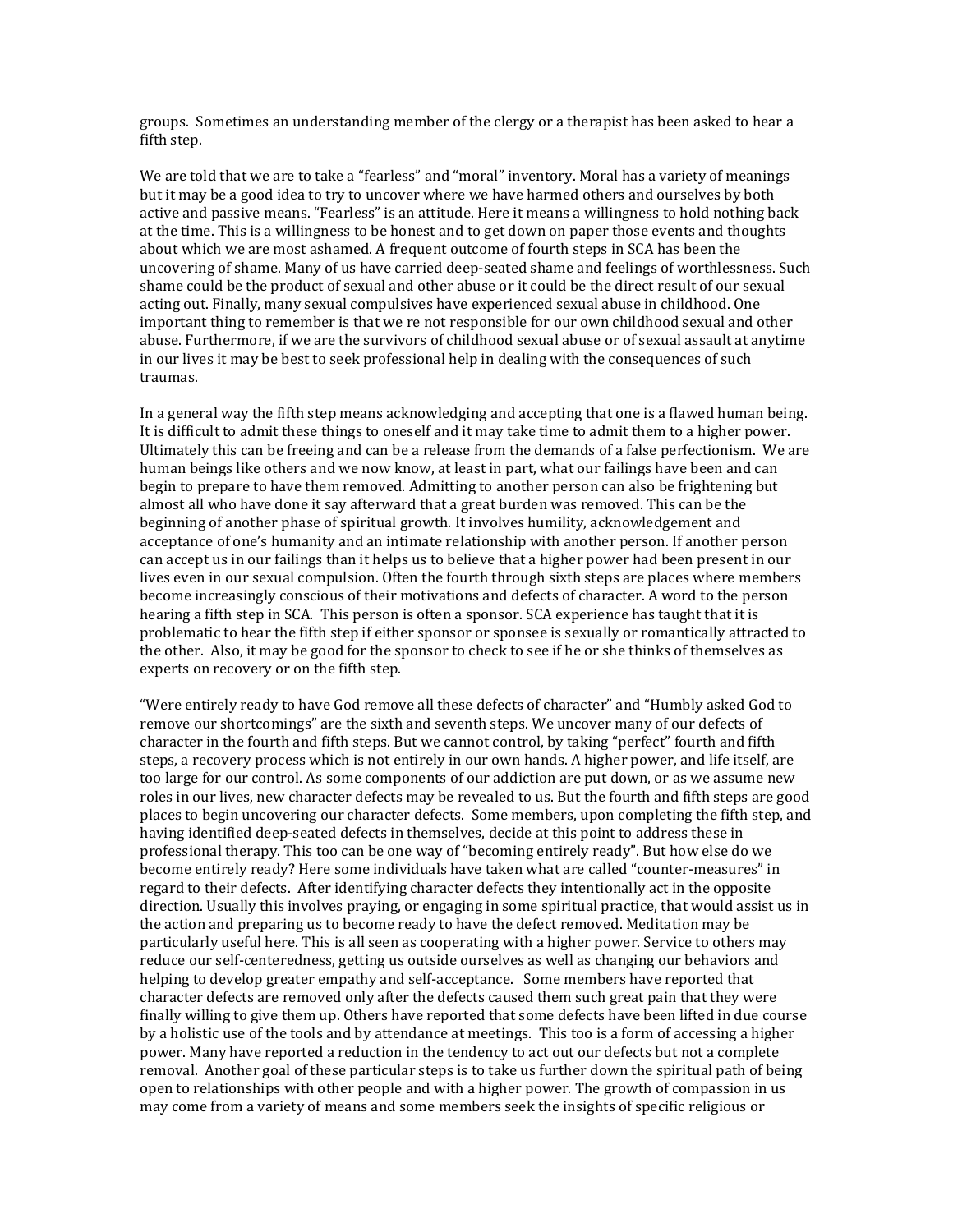spiritual traditions at this point in their recovery. A balanced concern for others and ourselves and the ability to act spontaneously and with acceptance and joy may be some of the outcomes of taking these steps. Most of us, however, achieve only progress toward such goals.

The eighth and ninth steps are: "Made a list of all persons we had harmed and became willing to make amends to them all" and "Made direct amends to such people wherever possible except when to do so would injure them or others." The list of persons may largely come out of our fourth and fifth steps. It is probably best to review the list with a sponsor or another person in SCA or with a therapist or spiritual advisor. One reason to do this is to ensure that we are not hurting anyone in our amends. Some people make an exhaustive list of all people to whom they have behaved badly in any fashion. Others restrict their list to those to whom they have done significant harm. It is difficult to determine which approach is best but it may be good to remember that as human beings we are not capable of making a perfect list. Acceptance of our imperfection is itself progress. It is also important to remember that the second half of the eighth step involves "becoming willing to make amends." Any approach to a person we have harmed in which we are merely going through a ritual action is not a sincere or full amend. In such cases we are still using the other person as an object to get something for ourselves. This is simply repeating what many of us did in our active sex addiction. It is also suggested that if we have resentments toward people it may be better to forgive them first before attempting to make amends. Apologies combined with a willingness to undertake actions to restore the damage we have done in relationships is one type of amend. It takes some insight about our character defects to determine what work at repair is required. Some amends are spontaneous. Others are planned out and discussed beforehand in detail with others. Usually, however, if undertaken in a humble and sincere spirit making amends relieves us of guilt and allows us to live more genuine lives. A general softening of our personalities, a greater acceptance and tolerance of others, less fear, and a greater willingness to live at peace are reported consequences of taking the ninth step. Although individuals for whom we have romantic or sexual obsessions may be placed on the eighth step list, contacting such individuals to make amends should probably be done with care. We must be certain that we are not using the ninth step as a way of reconnecting romantically or sexually. Also, if we have sexually assaulted or abused someone then direct ninth step amends of any sort may only be possible in rare circumstances. It is best to undertake a ninth step amend in such cases only when we are certain that those individuals want to be approached by us and we are prepared for the social and legal consequences for ourselves and our families. Similarly, it is not appropriate to reveal a sexual liaison with someone without his or her permission or if by doing so we are informing a partner who was unaware of the episode. Sometimes all we can do is to accept responsibility for what we have done, live better lives and perform service for others as a way of making amends to those whom we cannot contact.

"Continued to take personal inventory, and when we were wrong promptly admitted it" is step ten. We have now moved out of the past and into the present. One way of thinking of the "wrongs" in this step is to see them as behaviors that harm other people or ourselves. Harming others can consist of abusing them verbally, physically or psychologically by manipulation or by withholding information about ourselves that prevents people from having full relationships with us. It usually means using others only as objects to satisfy our needs. To judge when such wrongs are occurring takes maturity and insight. Writing out our part in relationships that seem distorted, discussing this with others in the program, in therapy or with spiritual advisors and praying or meditating about it are ways of becoming clearer about when we are wrong. Sometimes we admit the wrong only to ourselves, sometimes to others, and often, if appropriate and it would not create further harm, to those whom we have injured. Not taking appropriate self-care, not sleeping, not eating, not allowing ourselves to have privacy to think or meditate, allowing ourselves to be dominated or controlled by others (including others in the program) and not doing the things we have listed in our third column are wrongs to ourselves that we can also rectify. Beating ourselves up internally is also a form of selfabuse. Taking responsibility for other people's actions and dysfunctions are also wrongs we may need to explore. Sometimes drawing a healthy boundary is a way of working the tenth and the sixth and seventh steps. Intuitively taking this step in a particular situation is the goal -- not writing lists of wrongs. But this may take some time to achieve and none of us achieve this perfectly. The ability to